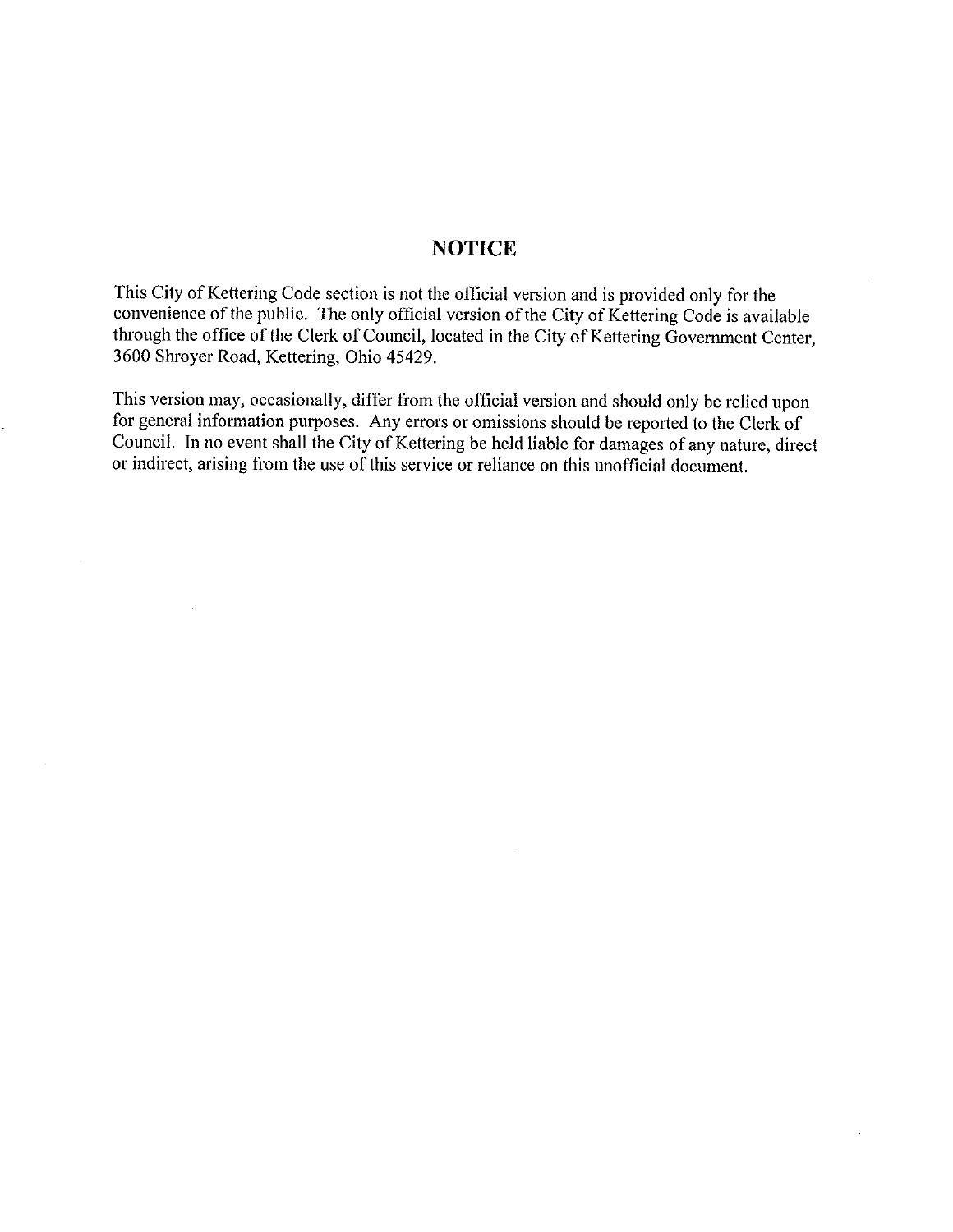| 478.01 | Purpose                               | 478.08 | <b>Safety Requirements</b>          |
|--------|---------------------------------------|--------|-------------------------------------|
| 478.02 | Definition                            | 478.09 | Distribution                        |
| 478.03 | Permit Required, Terms and Fees       | 478.10 | Geo-fencing                         |
| 478.04 | Use of Right of Way                   | 478.11 | Data, Statistics, and Reporting     |
| 478.05 | <b>Operations and Maintenance</b>     | 478.12 | Insurance and Indemnification       |
| 478.06 | <b>Fleet Size Requirements</b>        | 478.13 | Termination, Suspension, Revocation |
| 478.07 | <b>Shared Mobility Device Parking</b> | 478.14 | Appeal                              |

# **CHAPTER 478 SHARED MOBILITY DEVICES**

#### **SECTION 478.01 Purpose**

The purpose of this Chapter is to regulate the operation of Shared Mobility Devices and the entities that own or manage Shared Mobility Device Programs within the City of Kettering in an effort to provide the public with safe and efficient transportation options.

#### **SECTION 478.02 Definitions**

# **For purposes of this Chapter, the words listed below, whether capitalized throughout this Chapter or not, shall have the following meanings unless the context clearly indicates an alternative meaning:**

"Bicycle" is defined in Section 402.05.

"Block face" means one side of a street between two consecutive intersecting streets.

"City" means the City of Kettering, Ohio.

"Docked Shared Mobility Device Program" means a program in which Operators distribute Shared Mobility Devices to Users via a stationary location or dock and the Shared Mobility Devices must be returned at specific stationary locations or docks. Shared Mobility Devices are tracked via GPS or other similar technology and can be located by Users and Operators.

"Dockless Shared Mobility Device Program" means a program in which Operators distribute Shared Mobility Devices to Users throughout a City to be rented per trip. The Shared Mobility Devices can be locked at any lawful location subject to Section 478.07 of this Chapter, such as a bike or scooter rack(s). These Devices are tracked via GPS or other similar technology and can be located by Users and Operators.

"Electric bicycle," or "e-bike" means a two-wheeled device that has handlebars, a seat, and pedals designed to be operated similar to a bicycle, and is powered by electricity. The electricity is stored on board in a battery.

"Electric Scooter" or "e-scooter" means a two-wheeled device that has handlebars, a floor board, is designed to be stood upon when operating, and is powered by electricity. The electricity is stored on board in a battery.

"Geo-fencing" means the use of a Global Positioning System (GPS), Radio Frequency Identification (RFID), or other similar technology to create a virtual geographic boundary, enabling software to trigger a disabling response when a shared mobility device enters or leaves a particular area.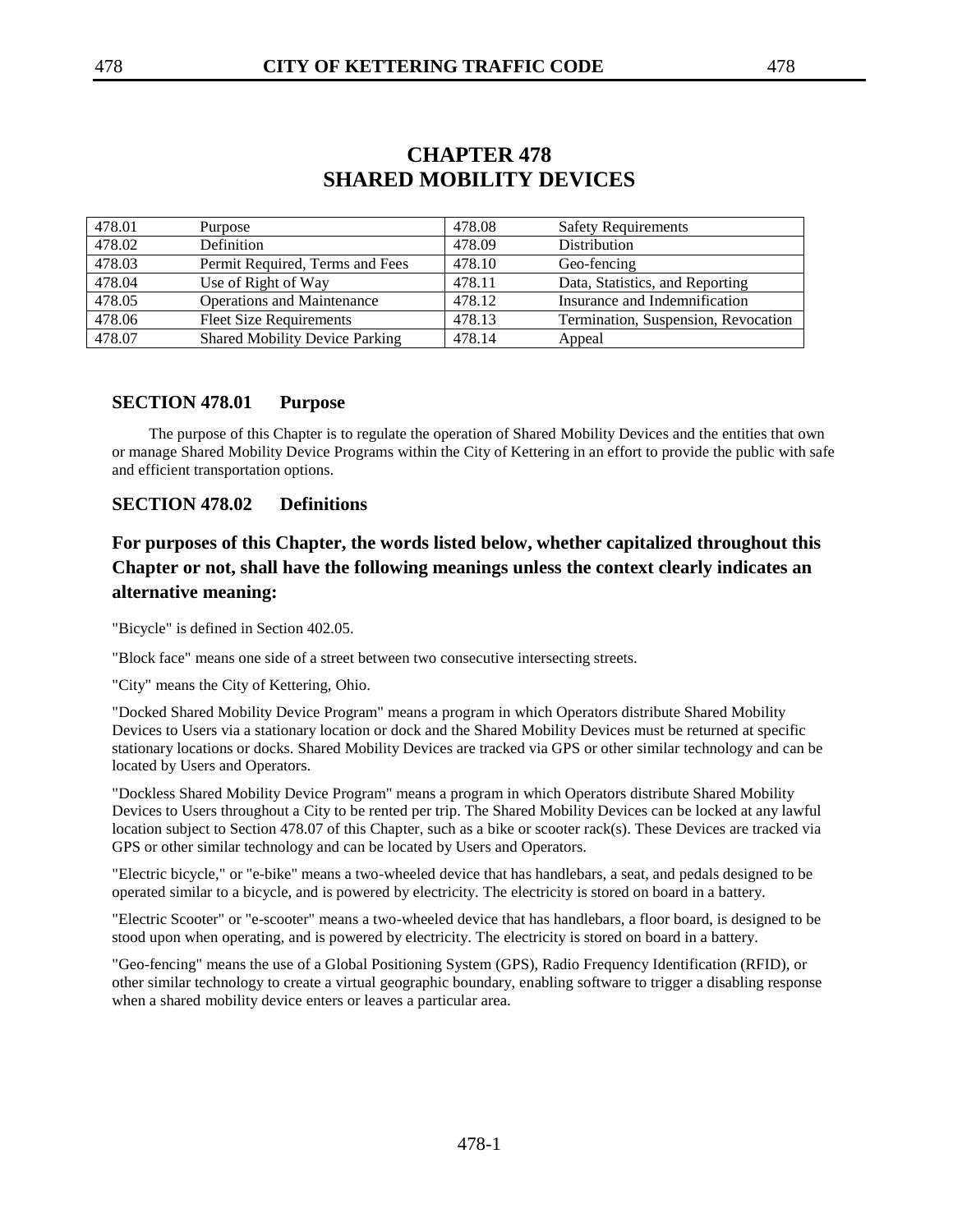"Operator" means a company or person that manages, owns, or operates a Shared Mobility Device Program, business, or enterprise.

"Shared Mobility Device Program Fee" means a per vehicle annual fee paid by Operators to repair, maintain, and build public infrastructure and cover the City's administrative costs associated with Shared Mobility Device Programs.

"Shared mobility Device Program Permit" means a permit issued by the City to Operators as described in this Chapter.

"Shared Mobility Device Program" means a transportation business or operation managed by an Operator or Free Operator that is ideal for short distance, point-to-point trips providing Users the ability to pick up a Shared Mobility Device from one location and leave it at another within a Program's area. The Program provides Users unencumbered access to Shared Mobility Devices within a defined Program area. Shared Mobility Devices can be remotely accessed via a smart phone application or other means and do not need to be attended by the Operator.

"Shared Mobility Device" means bicycles, electric bicycles, electric scooters, or other similar devices that are part of a Shared Mobility Device Program.

"Users" means any individual operating or riding a Shared Mobility Device.

# **SECTION 478.03 Permit Required, Term, and Fees**

- (A) All Operators wishing to operate a Shared Mobility Device Program within the City shall submit a Shared Mobility Device Program Application ("Program Application"), a Shared Mobility Device Program Application Fee, (Program Application Fee") and secure a Shared Mobility Device Program Permit ("Program Permit"), as issued by the City of Kettering Engineering Department, and submit a Shared Mobility Device Program Fee ("Program Permit Fee"). The decision to issue a Program Permit is at the sole discretion of the City.
- (B) Each Program Permit shall be active for one year from the date of issuance. Prior to the expiration of the Program Permit, applicants desiring to continue to operate their Shared Mobility Device Programs within the City must apply for a renewal of the Program Permit.
- (C) The Program Application Fee, Program Permit Fee, and other fees as applicable, shall be established and maintained in a fee schedule by the City of Kettering Engineering Department.
- (D) All Operators shall pay the City, through the City of Kettering Engineering Department, a Program Permit Fee per Shared Mobility Device, per year, calculated based upon the fleet size requested and approved in the Program Permit Application. Should an increase in fleet size be approved in accordance with Section 478.06 of this Chapter, the Program Permit Fee amount shall also be increased to reflect the new fleet size. The Program Fee shall pay for the City's administrative costs and the cost of installation, maintenance, and repair of City's infrastructure related to or necessitated by the Shared Mobility Device Program.
- (E) Shared Mobility Device Programs that are managed by Free Operators shall be required to secure a Program Permit as stated in this Section. However, Shared Mobility Device Programs that are managed by Free Operators shall be exempt from the fees required in subsections (C) and (D) of this Section for each fiscal year in which the Shared Mobility Device Program continues to be managed by a Free Operator.
- (F) The Program Permit Application shall, at a minimum, require the following:
	- (1) The form of business of the applicant and, if the business is a corporation, association, or other legal entity, a copy of the documents establishing the business and the name and address of each person with a 20 percent or greater ownership interest in the business;
	- (2) The address of the fixed facilities to be used in the operation, if any, and the address of the applicant's corporate headquarters, if different from the address of the fixed facilities;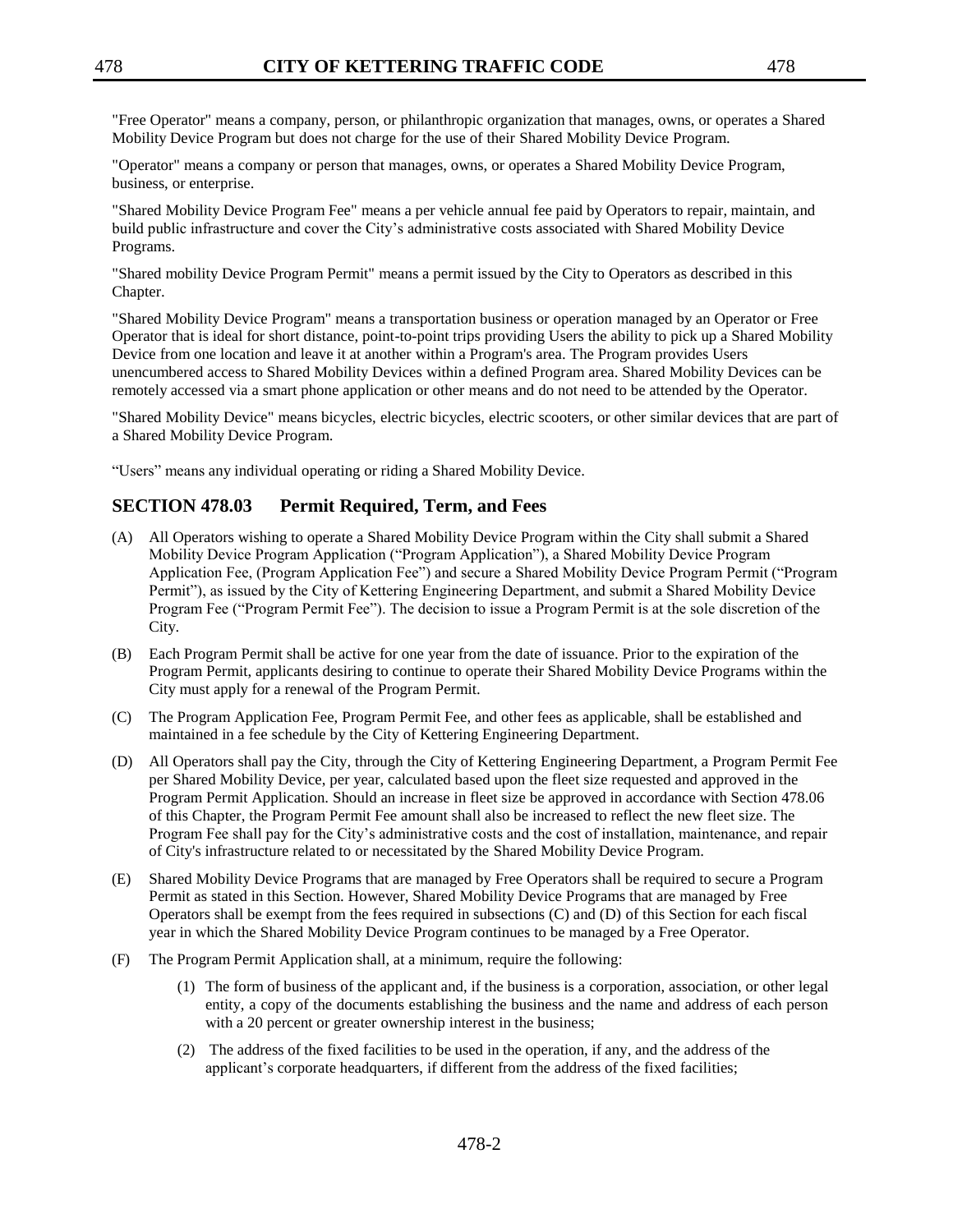- (3) The name of a person designated by the applicant to receive, on behalf of the applicant, any future notices sent by the City to the Operator and that person's contact information, including a mailing address, telephone number, and e-mail address;
- (4) The plans and information required under Section 478.09 of this Chapter regarding alternative means for Users to pay for the use of Operator's Shared Mobility Devices and the equitable distribution of Shared Mobility Devices to low-income, minority, non-English speaking, and zero-car populations;
- (5) Documentary evidence from an insurance company indicating that such insurance company has bound itself to provide the applicant with the liability insurance required in Section 478.12 of this Chapter;
- (6) Documentary evidence from a bonding company, insurance company, or bank indicating that it has bound itself to provide the applicant with the performance bond or irrevocable line of credit required in Section 478.12 of this Chapter;
- (7) The number and type of Shared Mobility Devices to be operated under the Program Permit, not to exceed the limits set in Section 478.06 of this Chapter, unless otherwise approved by the City;
- (8) A signed agreement to indemnify and hold harmless the City from any damages related to the use of Shared Mobility Devices in the City;
- (9) An example of the language agreed to by any User of the Operator's Shared Mobility Devices that holds the City harmless from and indemnifies the City from any damages related to the User's use of the Operator's Shared Mobility Devices in the City;
- (10) A notarized signature of the applicant; and
- (11) Any additional information requested by the City necessary to determine whether the Applicant is able to meet the requirements of this Chapter.
- (G) At a minimum, the Program Permit shall contain the following:
	- (1) The amount of Shared Mobility Devices the Operator is permitted to have in service;
	- (2) The hours that the Shared Mobility Devices may be in service;
	- (3) The expiration date of the permit; and
	- (4) The name, address, and contact information of the Operator.
- (H) The City may refuse to issue or renew a Program Permit under the following circumstances:
	- (1) If the Operator or applicant intentionally or knowingly makes a false statement in an Application for a Program Permit;
	- (2) If the Operator or applicant has violated any state, local, or federal law, rule, or regulation;
	- (3) If the City determines, in its sole discretion, that the amount of Shared Mobility Devices deployed within the City exceeds the amount of Shared Mobility Devices permitted to operate within the City or exceeds an amount that the City Rights of Way is capable of withstanding; or
	- (4) If the City, in its sole discretion, determines that the Operator has not been responsive to community or City concerns in its use of the Rights of Way.
- (I) It shall be unlawful to operate a Shared Mobility Device Program without a valid Program Permit obtained in accordance with this Chapter and a valid Rights of Way Certificate of Registration obtained in accordance with Chapter 901 – Rights of Way Administration of this Code.
- (J) A Program Permit is non-transferable.

#### **SECTION 478.04 Use of Rights of Way**

(A) Docked Shared Mobility Device Programs may locate their docking stations on private property as permitted in writing by the owners of that property. Docked Shared Mobility Device Programs may locate their docking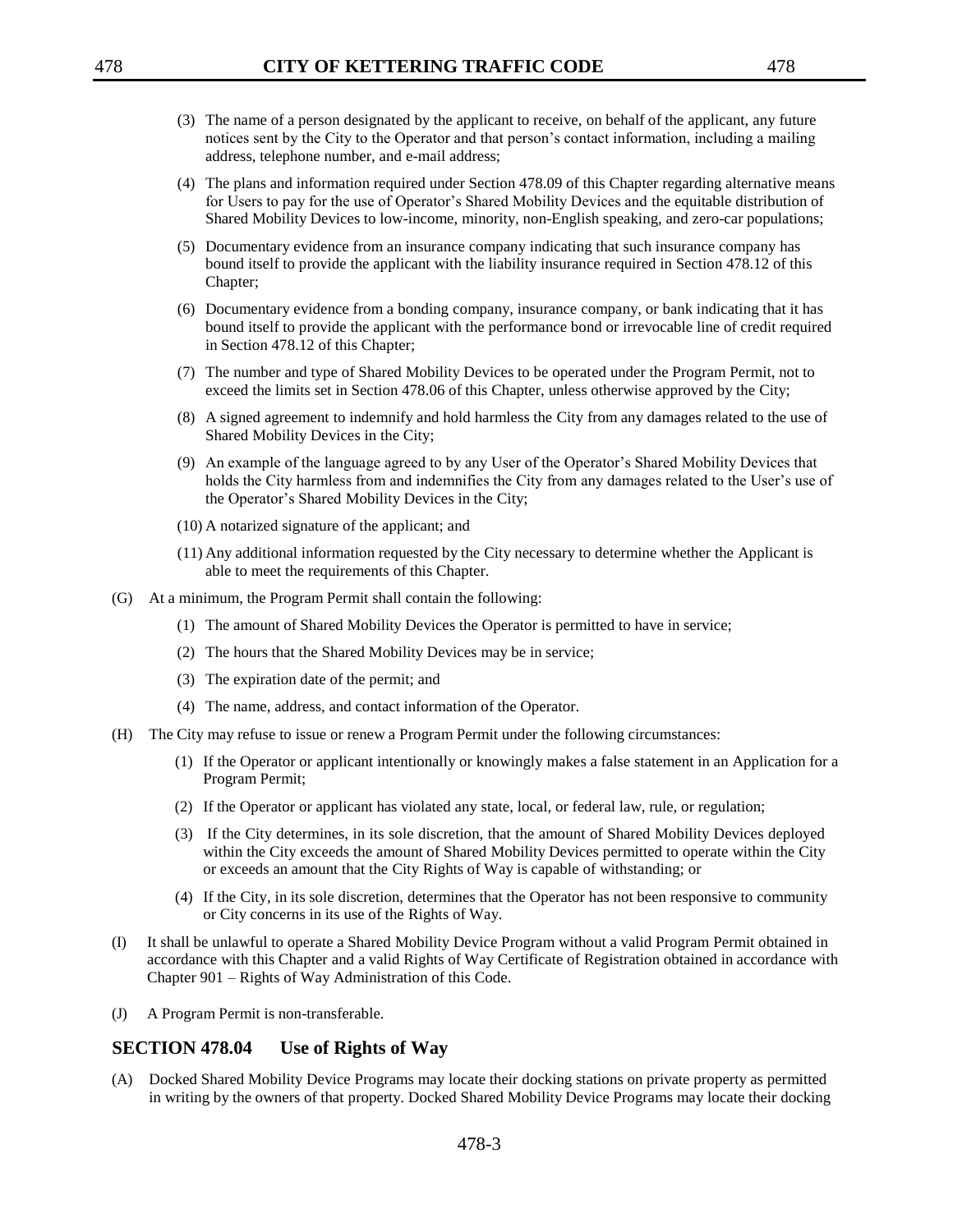stations in public Rights of Way pursuant to the Operator's receipt of a Certificate of Registration in accordance with Chapter 901 – Rights of Way Administration of this Code. The locations of docking stations in the public Rights of Way shall be determined by the City in its sole discretion. A user, having activated and completed use of the Shared Mobility Device in accordance with the Operator's rules, must leave the Shared Mobility Device at the docking station designated by the Docked Shared Mobility Device Program within the Program's service area for the next User.

(B) Dockless Shared Mobility Device Programs may locate their Shared Mobility Devices, racks, and other parking equipment on private property as permitted in writing by the owners of that property, or on public Rights of Way pursuant to the Operator's receipt of a Certificate of Registration in accordance with Chapter 901- Rights of Way Administration of this Code. The locations of Dockless Shared Mobility Devices and their racks or other parking equipment in the public Rights of Way shall be determined by the City in its sole discretion. A User, having activated and used the Shared Mobility Device in accordance with the Operator's rules, may leave the Shared Mobility Device at any designated lawful location, subject to Section 478.07 of this Chapter, within the Dockless Shared Mobility Device Program's service area. The Shared Mobility Device is then available for another's use.

## **SECTION 478.05 Operations and Maintenance**

- (A) All Operators shall have staffed operations located within the City for the purpose of Shared Mobility Device maintenance and rebalancing.
- (B) All Operators shall have a staffed 24-hour customer service phone number for Users to report safety concerns, maintenance issues, complaints, or ask questions.
- (C) Every Shared Mobility Device shall have the Operator's name, phone number for reporting issues, and a unique identifier for each Shared Mobility Device that is clearly displayed and visible to the User on the Shared Mobility Device.
- (D) All Operators must affix to each of their Shared Mobility Devices a readily accessible, clearly displayed, tactile sign containing raised characters and accompanying Braille that identifies the Operator's name, phone number for reporting issues, the unique identifier of the Shared Mobility Device, and the contact information for the City of Kettering.
- (E) All Shared Mobility Device Program websites and mobile applications must be accessible to visually impaired pedestrians to report issues with any Shared Mobility Devices.
- (F) Operators shall deploy their Shared Mobility Devices for use by Users prior to 7:00 a.m., local time, daily from the Shared Mobility Devices' docks, racks, or designated parking areas approved by the City in accordance with section 478.07(F) of this Chapter. All Shared Mobility Devices must be immobilized each day by 8:00 p.m. Operators must retrieve any Shared Mobility Devices that are left outside of a dock, rack, or designated parking area and return the Shared Mobility Device to a dock, rack, or designated parking area by 9:00 p.m. An Operator's failure to perform these duties may result in the impoundment of any Shared Mobility Device(s) left outside of a dock, rack, or designated parking area past 9:00 p.m., and Operator must pay all costs of impoundment. Continued failure to adhere to this Section may result in the termination, suspension, revocation of Operator's Program Permit or a refusal to renew the Program Permit upon Operator's submission of a Program Permit Application.
- (G) Any inoperable, faulty, or damaged Shared Mobility Device shall be removed from the public Rights of Way within 2 hours of notice given by any means to the Operator by any individual or entity. Any inoperable or unsafe Shared Mobility Device shall be repaired to full working order before being placed back into operation by Operators.
- (H) If the City determines that a Shared Mobility Device is a safety hazard to the public or that a Shared Mobility Device is parked in violation of this Section or Section 478.07 of this Chapter then the City may impound the Shared Mobility Device(s). Notice of impoundment shall be sent via regular U.S. Mail or certified mail to the Operator at the mailing address listed in Operator's Program Permit Application and shall state that the Shared Mobility Device shall be disposed of if Operator does not claim it within ten (10) days of the date listed in the notice. The Operator may reclaim the Shared Mobility Device upon the presentation of proof of ownership of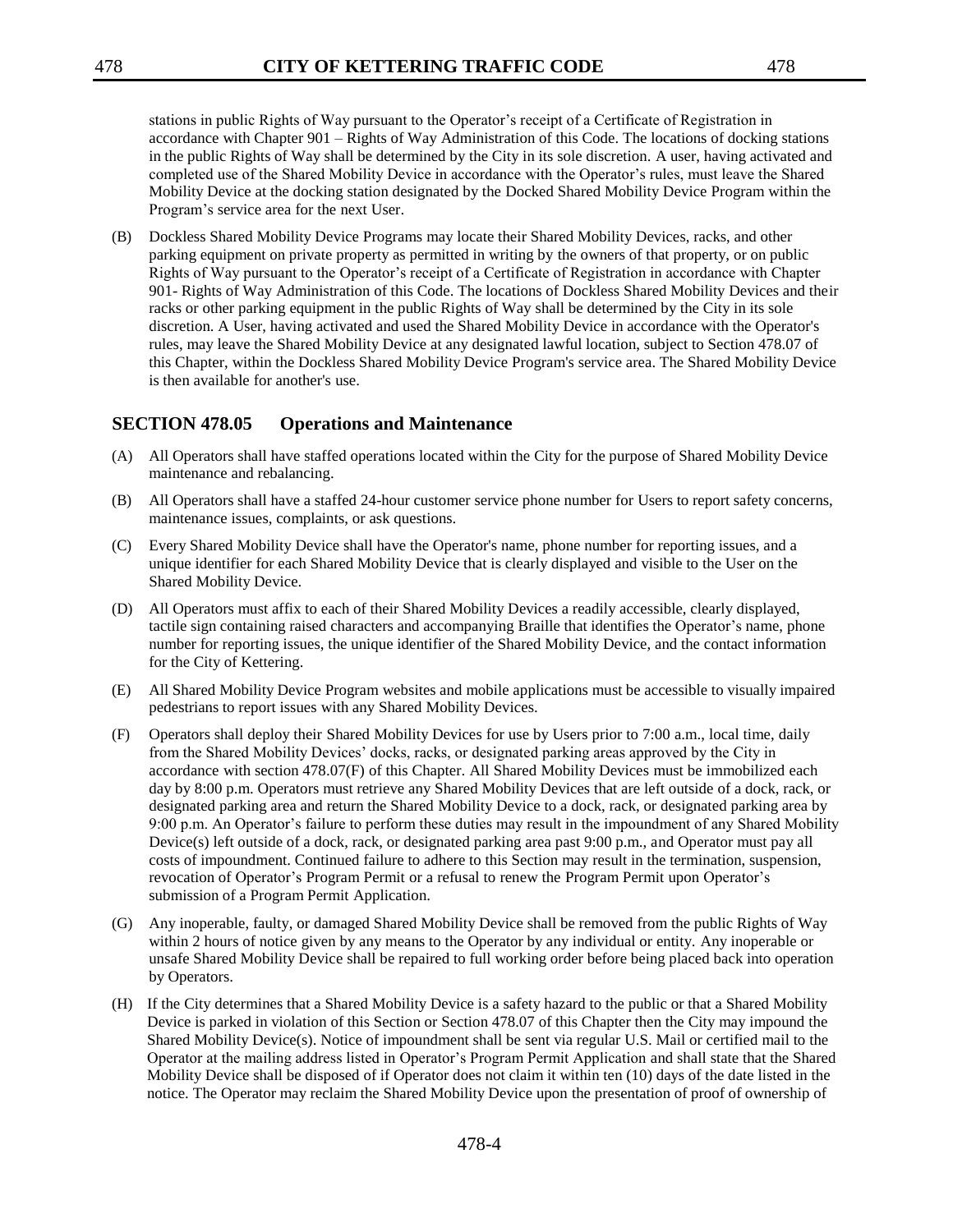the Shared Mobility Device and the payment of an impoundment fee covering the cost of retrieval and storage of the Shared Mobility Device. The City will not be liable for any damages that occur as a result of impoundment. The Operator shall pay for the cost of removal and storage related to impoundment of the Shared Mobility Device(s). Any Shared Mobility Device, removed by the City from public Rights of Way pursuant to this Chapter, which is not claimed by the Operator in accordance with this Section and remains

unclaimed with the City for 60 days, shall be considered abandoned, and the City may assert ownership of same, and keep or dispose of said Shared Mobility Device as City sees fit, including public sale. The proceeds of any such sale shall belong to City.

(I) The City may, with or without notice, inspect Operator's compliance with this Chapter. If an Operator is found to be in non-compliance, the City may terminate, suspend, or revoke the Operator's Program Permit in accordance with Section 478.13 of this Chapter or may refuse to renew the Operator's Program Permit upon Operator's submission of a Program Permit Application.

### **SECTION 478.06 Fleet Size Requirements**

- (A) Permitted bicycle Operators for both bicycles and electric bicycles shall have a minimum fleet size of 50 bicycles/electric bicycles, and a maximum bicycle/electric bicycle fleet size of 100 bicycles.
- (B) Permitted electric scooter Operators shall have a minimum fleet size of 50 electric scooters, and a maximum fleet size of 100 electric scooters.
- (C) Permitted Operators with a combination of bicycles/electric bicycles and scooters shall have a minimum fleet size of 50 Shared Mobility Devices and a maximum of 150 Shared Mobility Devices, provided that there is a minimum of 20 of each type of Shared Mobility Device.
- (D) The total number of Shared Mobility Devices permitted within the City shall be limited to a cumulative total of 500 between all permittees.
- (E) All applicants shall include their fleet size in their Program Permit Application.
- (F) The City may increase the maximum number of Shared Mobility Devices allowed in an Operator's fleet above the maximums in subsections (A)—(C) at its sole discretion and will consider doing so on a permit-by-permit basis. In order to increase the maximum number of Shared Mobility Devices, an Operator must demonstrate that, on average, each Shared Mobility Device in their fleet is being used more than three times per day. Operators may request an increase to their fleet size above the maximum amount up to one time per month, provided that at least two months have elapsed after their initial Program Permit issuance. Each request will be subject to an increase in the Operator's Program Permit Fee upon renewal of the Operator's Program Permit, as provided in Section 478.03.

## **SECTION 478.07 Shared Mobility Device Parking**

- (A) Shared Mobility Devices may not be parked in a manner that would impede normal and reasonable pedestrian access on a sidewalk, or in any manner that would impede the pedestrian zone of a sidewalk to less than five feet, or in any manner that would impede the opening or closing of automobile doors, or in any manner the exiting or entry to an automobile.
- (B) The City may prohibit the parking of Shared Mobility Devices in certain block faces.
- (C) Shared Mobility Devices may not be parked in a manner that would impede vehicular traffic on a street or alley.
- (D) Shared Mobility Devices shall not be parked in a manner such that access to the following is impeded:
	- (1) ADA handicap parking zones;
	- (2) Street furniture that requires pedestrian access (i.e. benches, parking pay stations, bus shelters, etc.);
	- (3) Curb ramps;
	- (4) Entryways; and
	- (5) Driveways.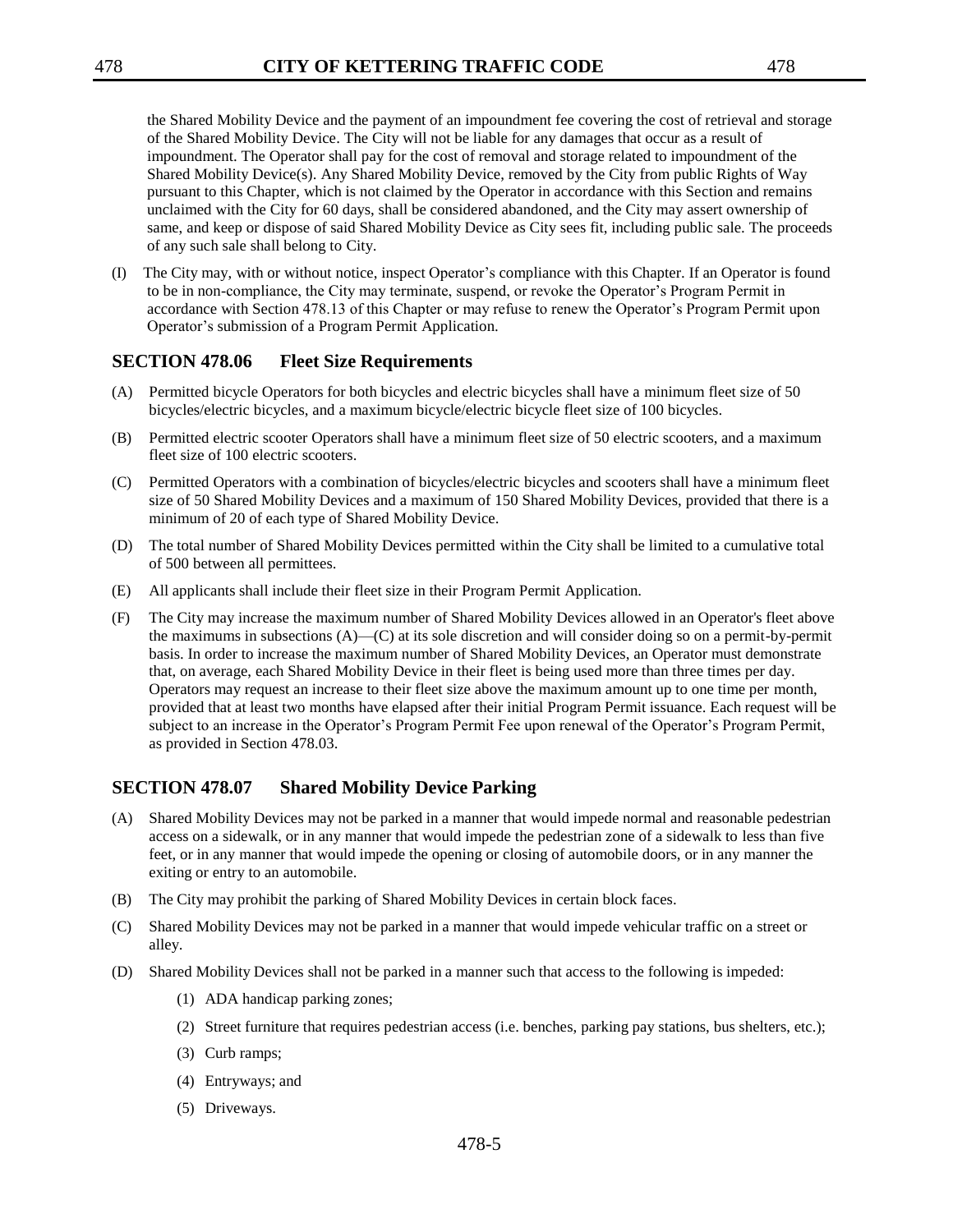- (E) Shared Mobility Devices shall not be parked within:
	- (1) Transit zones, including bus stops, shelters, passenger waiting areas and bus staging zones, except at existing bicycle racks;
	- (2) Loading zones; and
	- (3) Landscape planting beds or other landscape materials, including islands and boulevards.
- (F) The City may require that Shared Mobility Devices be parked within certain designed parking stations or areas within the City, and the City may require that those stations or areas be Geo-fenced ("designated parking areas").
- (G) Incorrectly parked Shared Mobility Devices shall be moved within 2 hours of notice to the Operator by any means, unless the Shared Mobility Device is creating a public safety hazard at which time the Shared Mobility Device must be moved immediately. Such notice to the Operator may be made by any individual or entity.
- (H) The City may immediately remove and impound, in accordance with Section 478.05(F) of this Chapter, a Shared Mobility Device from the Rights of Way if it is found to be a safety hazard or is found to be in violation of any part of this Chapter.

### **SECTION 478.08 Safety Requirements**

- (A) All bicycles used in Shared Mobility Device Programs issued a Program Permit under this Chapter shall meet the standards outlined in the Code of Federal Regulations (CFR) under Title 16, Chapter II, Subchapter C, Part 1512—Requirements for Bicycles. Additionally, permitted Shared Mobility Device Programs shall meet the safety standards outlined in the International Organization for Standardization (ISO) Section 43.150—Cycles, subsection 4210.
- (B) All electric bicycles used in Shared Mobility Device Programs issued a Program Permit under this Chapter shall meet the Consumer Product Safety Act definition of low-speed electric bicycles; and shall be subject to the same requirements as ordinary bicycles described in subsection (A). This means, among other requirements, that electric bicycles shall have fully operable pedals, an electric motor of less than 750 watts, and a top motor-powered speed of less than 20 miles per hour when operated by a rider weighing 170 pounds. Additionally, the City may terminate any Program Permit issued if the battery or motor on an electric bicycle is determined by the City to be unsafe for public use.
- (C) All electric bicycles used in Shared Mobility Device Programs issued a Program Permit under this ordinance shall meet the requirements of Section 4511.522 of the Ohio Revised Code.
- (D) All electric scooters used in Shared Mobility Device Programs issued a Program Permit under this Chapter shall meet the Consumer Product Safety Act definition of electric scooters, in addition to requirements provided by the City's definition for electric scooters as defined in Section 478.02.
- (E) All Shared Mobility Devices shall meet City's requirements for lights during hours of darkness, including a front light that emits white light and a rear red light as described in Section 474.05(a) of this Code and all other applicable requirements of City and state law.
- (F) All Shared Mobility Devices used in Shared Mobility Device Programs issued a Program Permit under this Chapter shall meet the requirements of Section 4511.711 of the Ohio Revised Code.
- (G) All permitted Shared Mobility Device Programs shall have visible language located via signage on the Shared Mobility Device and on the mobile payment application to rent the Shared Mobility Device that notifies the User that:
	- (1) Helmet use is encouraged while riding a Shared Mobility Device;
	- (2) Users of class 2 electric bicycles and electric scooters shall yield to bicycles in bike lanes;
	- (3) Users of Shared Mobility Devices, including e-scooters, shall follow Section 474 of this Code and Section 4511.711 of the Ohio Revised Code;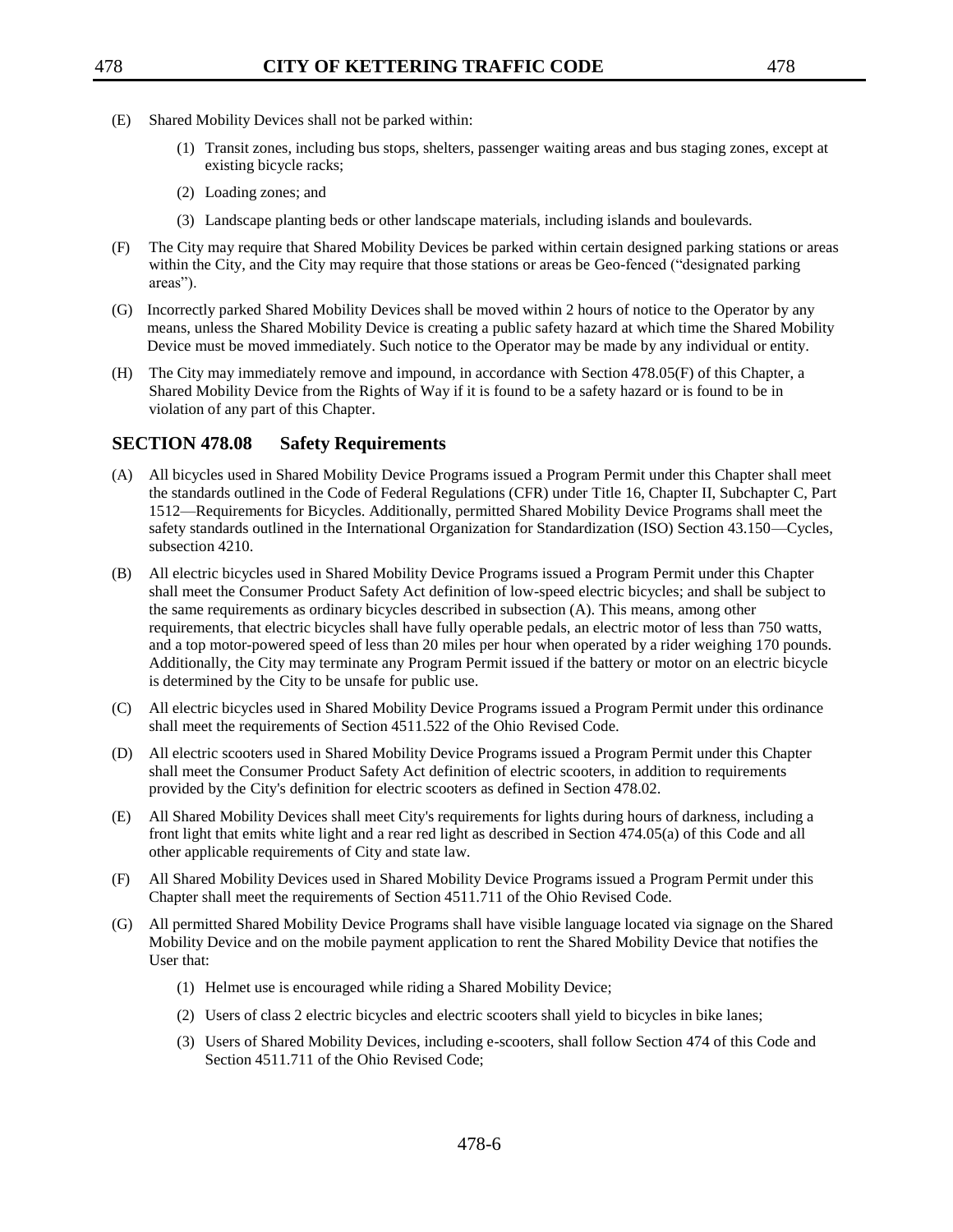- (4) Whenever any person is riding a Shared Mobility Device upon a sidewalk, the rider must disengage the motor, and such person shall yield the Rights of Way to any pedestrian and shall give an audible signal before overtaking and passing such pedestrian;
- (5) No person shall ride a Shared Mobility Device upon a sidewalk within a business district where such sidewalk extends from store front to curb; and
- (6) When riding on-street, Shared Mobility Devices shall follow all posted traffic signs and signals.

#### **SECTION 478.09 Distribution**

- (A) If an Operator has over 150 Shared Mobility Devices, at least 20 percent shall be rebalanced once per day to be located in underserved areas of the City, as determined by City staff.
- (B) All Operators shall provide the City with a plan for equitable Shared Mobility Device sharing service, including: education of, marketing to, and engagement with low-income, minority, non-English speaking, and zero-car populations. The plan should address such topics as how to use Shared Mobility Device Programs, Shared Mobility Device safety, and Shared Mobility Device laws and regulations.
- (C) All Operators shall provide information on how Users can use the Shared Mobility Device Program without (1) a smartphone; and/or (2) a credit or debit card.

### **SECTION 478.10 Geo-fencing**

- (A) The City shall maintain a list of areas of the City that are Geo-fenced. Geo-fencing may include streets, sidewalks, paths, parks, campuses, and other areas of the City. Operators shall make the necessary adjustments to their Shared Mobility Devices and Shared Mobility Device Programs to account for Geo-fenced areas so that Users are notified of all Geo-fenced locations.
- (B) During temporary street or other Rights of Way closures due to scheduled construction, special events, or other planned activities the City shall provide Operators with at least 21-day notice of the change in order to establish temporary Geo-fenced areas. In order to protect the public health, safety, and welfare during an emergency, the City may require Operators to immediately establish temporary Geo-fenced areas.
- (C) Operators shall make all necessary adjustments to their Shared Mobility Device Programs and Shared Mobility Devices to ensure that the Operator's Shared Mobility Devices become inoperable when entering a Geofenced area.

### **SECTION 478.11 Data, Statistics, and Reporting**

- (A) All Operators must include active location tracking capabilities on each Shared Mobility Device to ensure the easy location of all Shared Mobility Devices, as well as to facilitate data collection and data sharing as outlined in this Section.
- (B) All Operators will provide Users with a privacy policy that safeguards Users' personal, financial, and travel information and usage, including but not limited to trip origination and destination data.
- (C) All Operators shall maintain a record of maintenance activities, including but not limited to Shared Mobility Device identification number and maintenance records. These records shall be made available to the City upon request.
- (D) All Operators shall provide the City, or a third-party researcher designated by the City, the following data on a monthly basis in a format approved by the City:
	- (1) Aggregated breakdown of Users by gender and age;
	- (2) The number of Shared Mobility Devices in circulation;
	- (3) Daily, weekly and monthly active Users;
	- (4) Shared Mobility Device usage, including: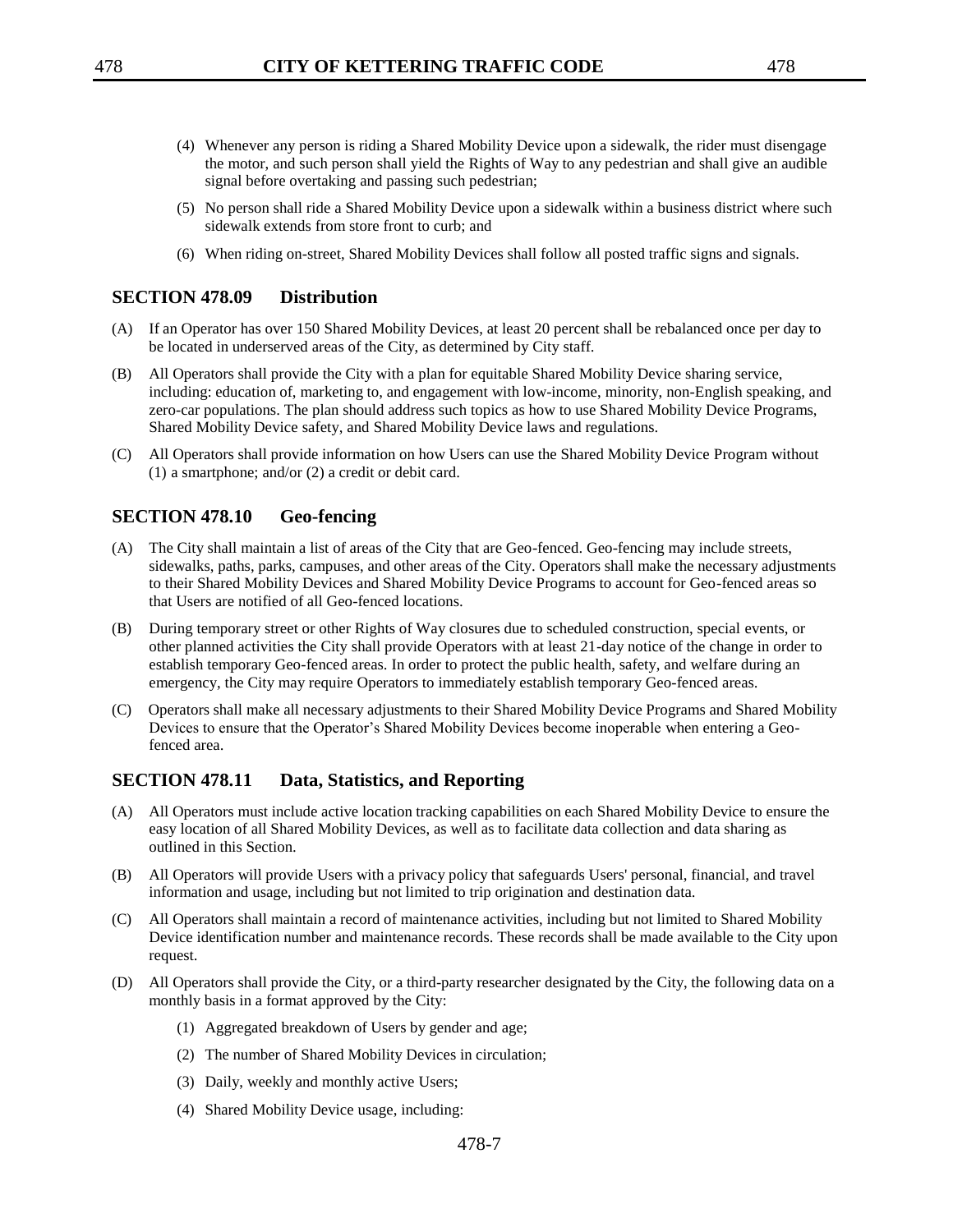- (a) Total User miles, broken out daily, monthly, quarterly, and annually; and
- (b) The number and duration of rides per User per day, as well as the number of rides per Shared Mobility Device per day.
- (5) Anonymized aggregated data taken by the Operator's Shared Mobility Devices in the form of heat maps showing routes, trends, origins, and destinations;
- (6) Anonymized trip data taken by the Operator's Shared Mobility Devices that includes the origin and destination, trip duration, and date and time of trip;
- (7) Customer comments/complaints and resolution, theft/vandalism, and average repair times; and
- (8) Reported collisions.
- (E) All Operators shall provide the City with anonymous real-time data (information that is delivered immediately after collection) on the availability and location of the entire Operator fleet in the City upon request.
- (F) All Operators shall conduct qualitative surveys, developed collaboratively between the City and Operator, after the first six months of operation, and then annually after the first six-month survey.

## **SECTION 478.12 Insurance and Indemnification**

- (A) All Operators shall continuously maintain throughout the entire term of the Program Permit general commercial liability insurance that covers the operation of Operator's Shared Mobility Device Program with a minimum liability limit of \$1,000,000.00, listing the City as additionally insured, and issued by an insurance company licensed to do business in Ohio, and any additional insurance requirements as specified in the Program Permit Application.
- (B) Prior to the Program Permit being issued, all applicants shall sign an agreement indemnifying and holding harmless the City as outlined in the Shared Mobility Device Program Permit.
- (C) All Operators shall provide the City with a surety bond or an irrevocable, unconditional letter of credit in accordance with the requirements of Chapter 901.121 of this Code.
- (D) All Operators shall agree that the City is not responsible for educating Users regarding safety requirements and other laws, nor is the City responsible for educating Users on how to ride or operate a Shared Mobility Device. Operators agree to educate Users regarding laws applicable to riding and operating a Shared Mobility Device in the City and to instruct Users to comply with applicable laws pertaining to Shared Mobility Devices.

### **SECTION 478.13 Termination, Suspension, and Revocation**

- (A) Termination of Program Permit. The City may, for cause or convenience in its sole discretion, terminate a Program Permit by providing the Operator with a notice of termination. If a Program Permit is terminated then the Operator must remove all Shared Mobility Devices and all equipment and infrastructure related to the Shared Mobility Device Program from the Rights of Way within seven (7) days of the notice of termination. If the Shared Mobility Devices and related equipment and infrastructure are not removed in accordance with the notice of termination, the City may impound the Shared Mobility Devices and all related equipment and infrastructure pursuant to the provisions of this Chapter.
- (B) Suspension of Program Permit. The City may suspend a Program Permit if the City determines that the Operator has failed to comply with Sections 478.05 or 478.07 of this Chapter. The City may suspend a Program Permit for any other municipal purpose to protect the public health, safety, or welfare. A suspension of a Program Permit will not extend or alter the expiration date of the Program Permit.
- (C) Revocation of Program Permit. The City may revoke a Program Permit if it determines:
	- (1) The Operator, or their agents or employees made a false statement in the Program Permit Application;
	- (2) The Operator has diminished, failed to maintain, or altered the insurance required under this Chapter;